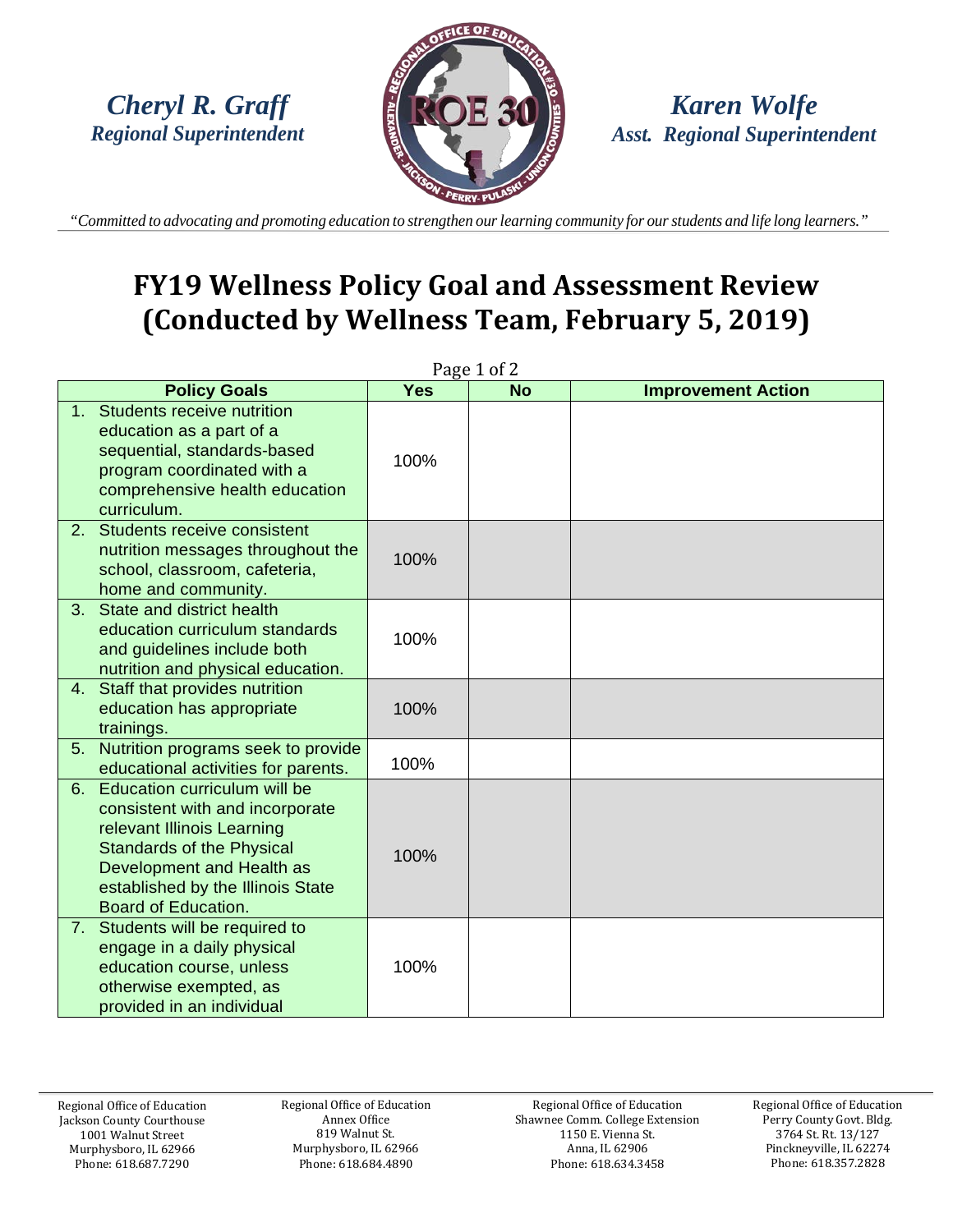

#### *Karen Wolfe Asst. Regional Superintendent*

"Committed to advocating and promoting education to strengthen our learning community for our students and life long learners."

| 8. Parents are provided<br>information to help them<br>incorporate health eating and<br>physical activity into their                                        | 100% |  |
|-------------------------------------------------------------------------------------------------------------------------------------------------------------|------|--|
| <b>Food Providers share</b><br>9.<br>information about the nutritional<br>content of school meals.                                                          | 100% |  |
| 10. School meals are served in a<br>clean, safe and pleasant setting<br>with adequate time to eat.                                                          | 100% |  |
| 11. Food service personnel have pre-<br>service training and regularly<br>participate in professional<br>development activities.                            | 100% |  |
| 12. Food providers' work with<br>Suppliers to obtain foods and<br>beverages that meet nutrition<br>requirements of school meals<br>and nutrition standards. | 100% |  |
| 13. Students are not permitted to<br>leave school grounds to<br>purchase food or beverages.                                                                 | 100% |  |
| 14. Foods and beverages consistent<br>with the current Dietary Guideline<br>for Americans and Food Guidance<br>System are promoted.                         | 100% |  |
| 15. Access to any area involved in<br>storage, preparation or service of<br>food is limited to authorize<br>personnel.                                      | 100% |  |
| 16. School personnel do not use<br>physical activity as punishment or<br>withhold participation in recess or<br>physical education class as<br>punishment.  | 100% |  |
| 17. The physical activity facilities on<br>school grounds are safe.                                                                                         | 100% |  |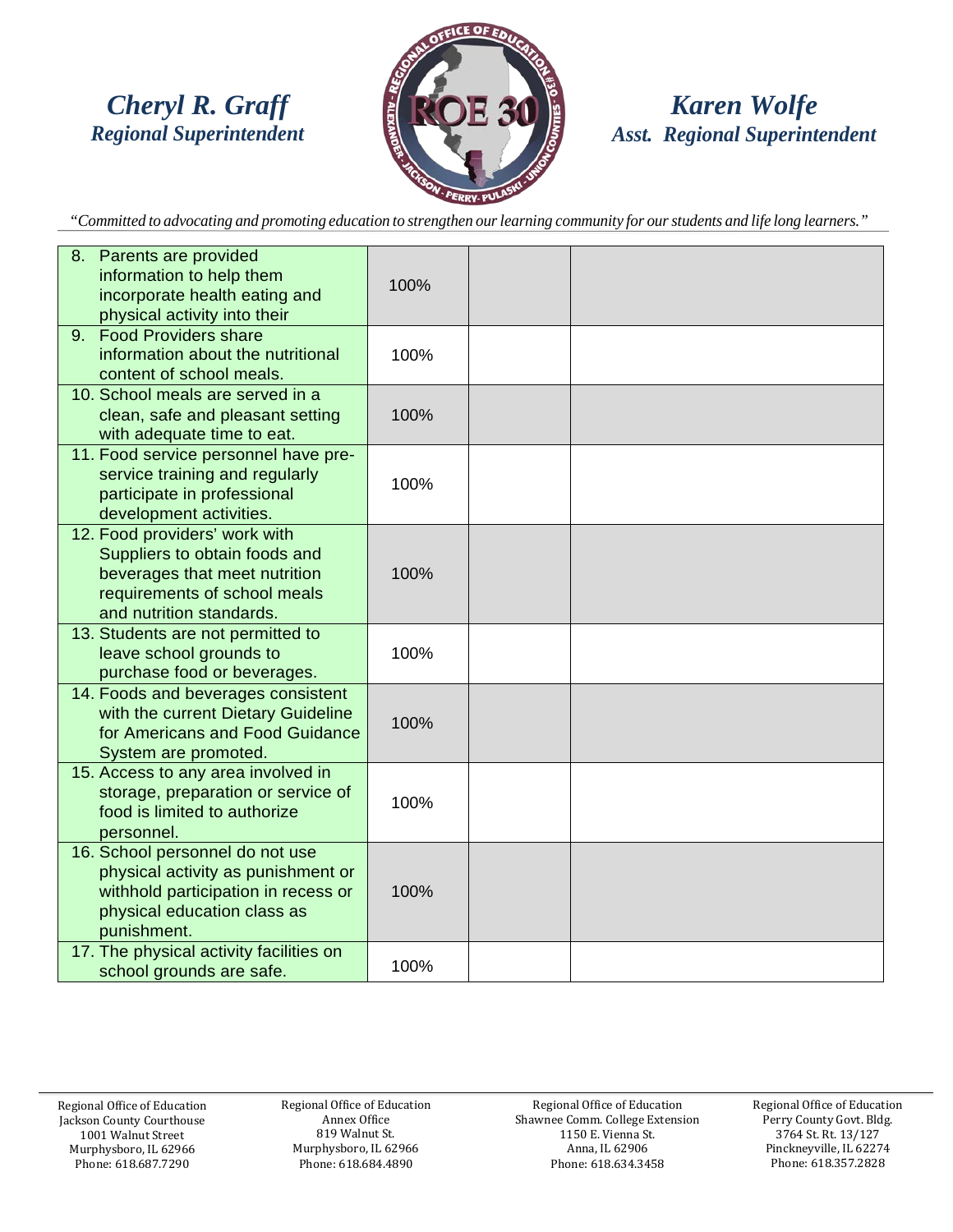

#### *Karen Wolfe Asst. Regional Superintendent*

"Committed to advocating and promoting education to strengthen our learning community for our students and life long learners."

| 18. Physical education classes have<br>a student to teacher ratio<br>comparable to those in other<br>curricular areas. | 100% |  |
|------------------------------------------------------------------------------------------------------------------------|------|--|
| 19. The principal at each campus is<br>responsible for implementing<br>the wellness policy.                            | 100% |  |
| 20. The wellness policy team conducts<br>an annual review and<br>implementation.                                       | 100% |  |

Regional Office of Education Jackson County Courthouse 1001 Walnut Street Murphysboro, IL 62966 Phone: 618.687.7290

Regional Office of Education Annex Office 819 Walnut St. Murphysboro, IL 62966 Phone: 618.684.4890

Regional Office of Education Shawnee Comm. College Extension 1150 E. Vienna St. Anna, IL 62906 Phone: 618.634.3458